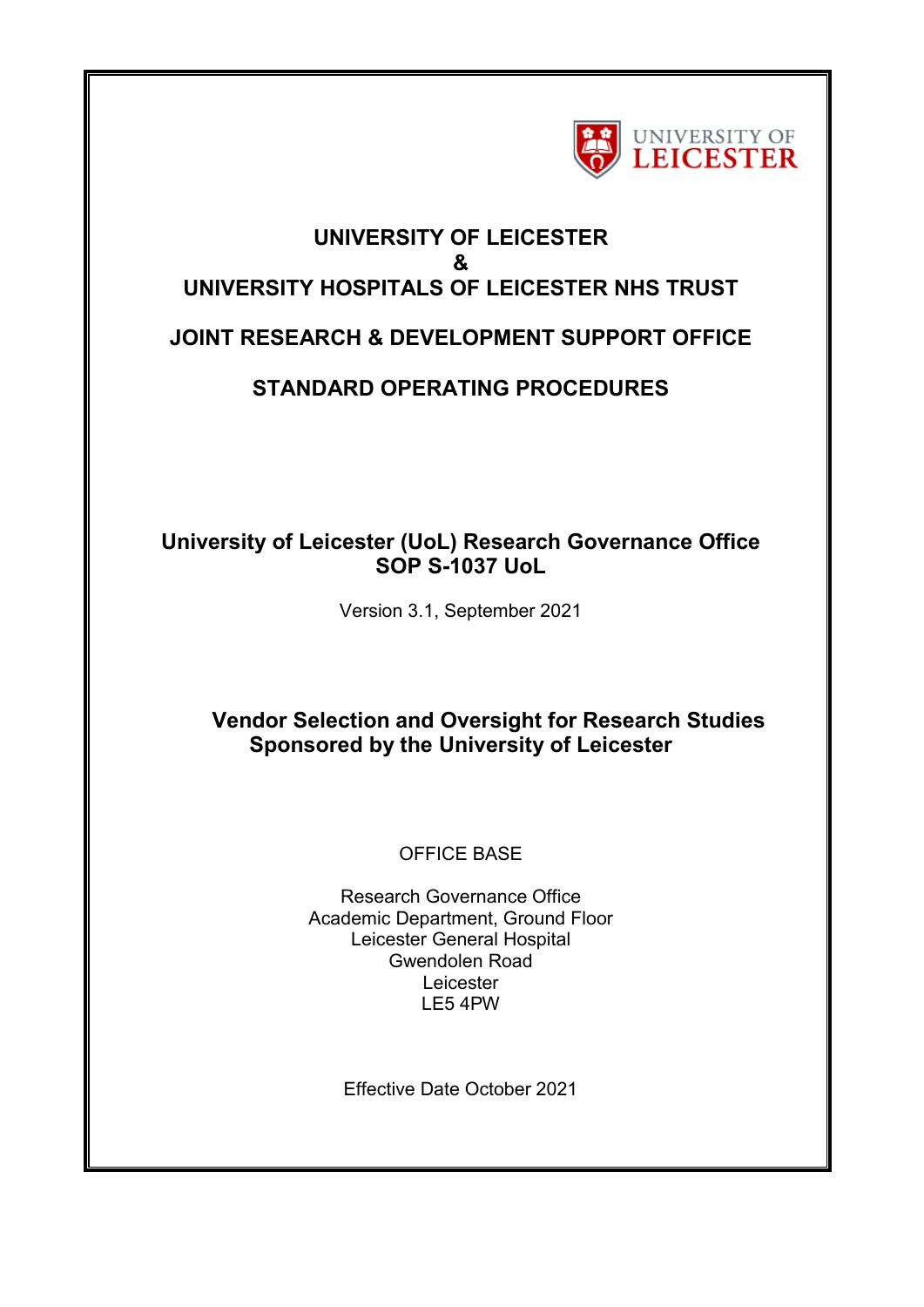

#### **1. INTRODUCTION**

This Standard Operating Procedure (SOP) describes the process for the selection, approval and oversight of external vendors to provide a service to support research sponsored by the University of Leicester (UoL). Selection of an external vendor must be done in collaboration with the University of Leicester Purchasing Department and members of the Research Support Services (RSS) team, which is within the Research and Enterprise Division (RED), and the Research Governance Office. Not all research activities are conducted within UoL and a variety of different service models may be required to conduct studies. External vendors may include Contract Research Organisations, Clinical Trials Units, Laboratory services etc. A Chief Investigator must ensure that appropriate processes are adopted when selecting a potential vendor. It is important to remember however, that the Sponsor retains ultimate responsibility and must be involved in the identification and negotiations to contract an appropriate vendor.

#### **2. SCOPE**

This SOP applies to all research studies sponsored by the University of Leicester which require the use of external vendors. The only exception to the process is the procurement of Investigational Medicinal Product which must be managed via an appropriate pharmacy department.

#### **3. DEFINITION**

A vendor is a person, organisation or agency external to the UoL that provides functions, services or products related to the conduct of studies that are sponsored by the UoL. It does not include research collaborators or other trial sites. It is worth noting and for the purposes of clarity, the Leicester Clinical Trials Unit when not a collaborator must be deemed as an external vendor.

#### **4. IDENTIFICATION OF A SUITABLE VENDOR**

It is expected that during the development of a study protocol, functions, services or products that are not accessible from within the UoL will be identified. Where external support is required for the delivery of aspects of a protocol, the Chief Investigator (CI) must make contact with the Research Governance Office to seek advice and to engage with them prior to approaching a potential vendor. Where appropriate the Research Governance Office will involve the UoL Procurement Unit (appropriate Category Manager) and staff in RSS to ensure that the UoL Procurement Regulations are followed.

It is expected that wherever possible, the Leicester CTU is approached in the first instance where the services of a CTU are required. It is not necessary to follow the Procurement Regulations when using the Leicester CTU, however, the Research Governance Office and staff in RSS must be involved at the earliest possible opportunity.

The process adopted for assessing the suitability of any vendors will vary depending on the total estimated value of the contract and the risk associated with the tasks being delegated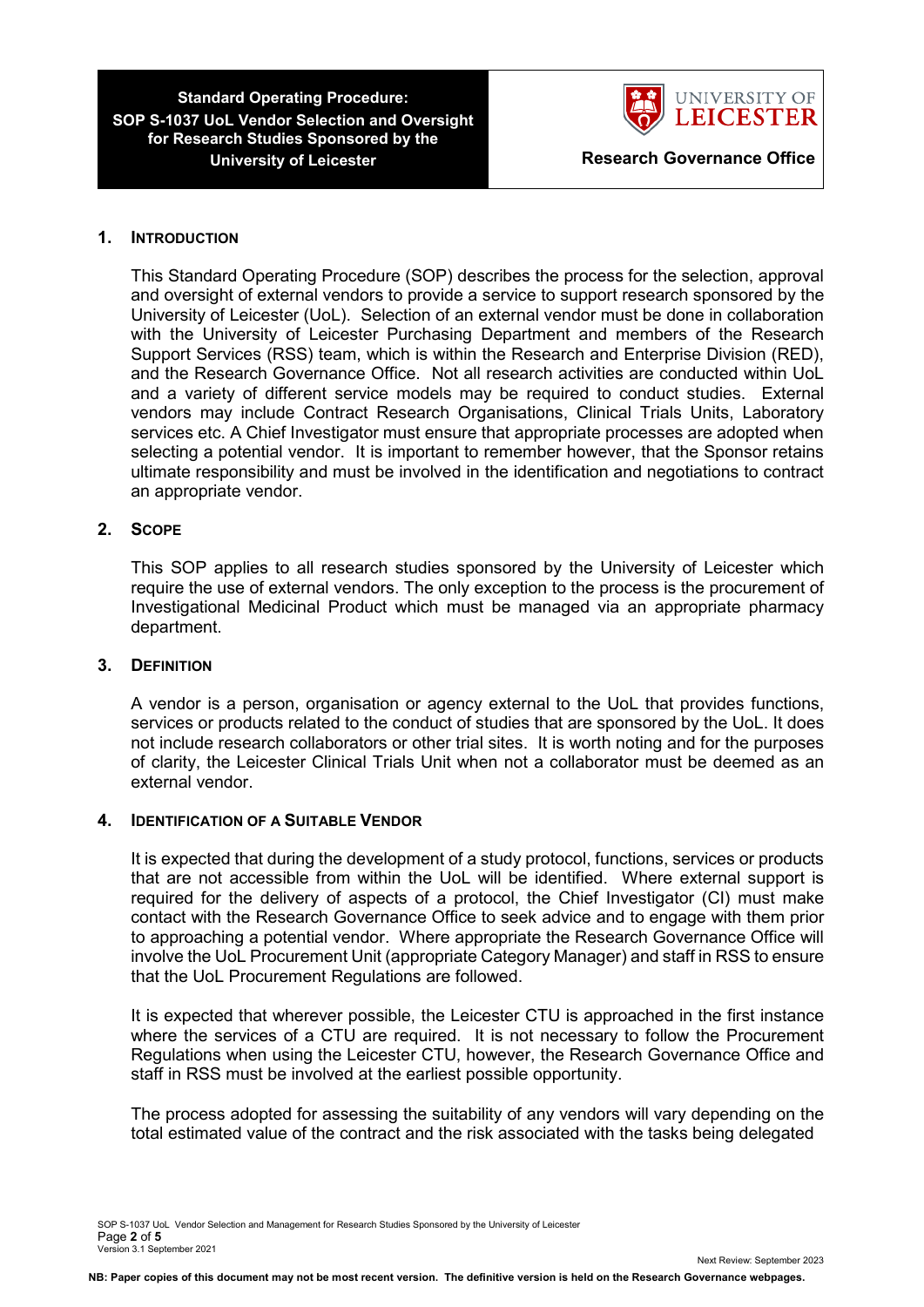The suitability of a vendor is assessed on a value for money basis, considering price and quality, by way of a procurement procedure dependent on the total estimated value of the contract and the nature of the requirement and market. Contracts with a total contract value above the EU Thresholds (£164,176 for goods and services) must be tendered in compliance with the Public Contracts Regulations 2015.

Any vendor involvement which is going to cost over £50,000 must go through the UoL Procurement Unit, for the appropriate Category Manager to manage the tendering process. The threshold is over £25,000 for research equipment intended to be procured using research grant funding. All waivers to the Procurement Regulations over £10,000 must be approved by the Procurement Unit, with waivers over £50,000 needing approval from the Registrar as well as the Head of Procurement. The business justification for the waiver will be reviewed by the Research Governance Office, staff in RSS, and, where appropriate, the CI, ahead of passing to the Procurement Unit for approval. No contract must be entered into with any vendor before this approval has been given. Documentary evidence of the justification and approvals must be retained in the Trial Master File (TMF).

#### **5. MAINTAINING OVERSIGHT OF VENDORS**

Ongoing oversight of vendors will be conducted and will be achieved through a variety of different methods. Effective oversight can be achieved through regular teleconferences, face to face meetings, external audit or review of specific milestone activities. Whatever process is chosen, it must be clearly documented (including the outcome of any discussions) and retained in the TMF and/or Sponsor files. The type of oversight chosen will depend on the service to be provided. This will be reviewed on a case by case basis and the vendors informed that their services will be added to the list of routine audit visits conducted as appropriate for the study. It is likely that the audits will be carried out by a third party contracted to work on behalf of the UoL.

It is important that the CI/Sponsor ensures that it provides vendors with all the appropriate documentation to enable them to perform their delegated functions effectively and that there is a mechanism in place to ensure that the vendor receives any updates to these documents. The communication plan will be reviewed at Sponsor Risk Assessment. Likewise, if the vendor proposes to make changes to their written procedures or SOPs which affect the trial, UoL as Sponsor should review the changes and "approve in principle" any amendments. This will be made clear in any contract.

#### **6. Escalation of Issues**

There must be clear instructions within the contract detailing the processes to be followed in the event of problems or issues identified. The process must follow the appropriate Sponsor SOPs for Non-Compliance S-1016 UoL and / or CAPA S-1012 UoL.

#### **7. Contracts**

In order to minimise delays, trial set up activities may be undertaken by vendors prior to a fully executed contract being in place, however, if this is the case it is important that a letter of intent exists which as a minimum clearly defines what activities are to be undertaken, the standards to be adhered to and a time limit or expiry of the agreement in accordance with S-1005 UoL Contracts SOP.

For CTiMPS, it should be clearly documented that no IMP should be shipped/released and that no trial specific screening or patient dosing can occur before the fully executed contract is in place.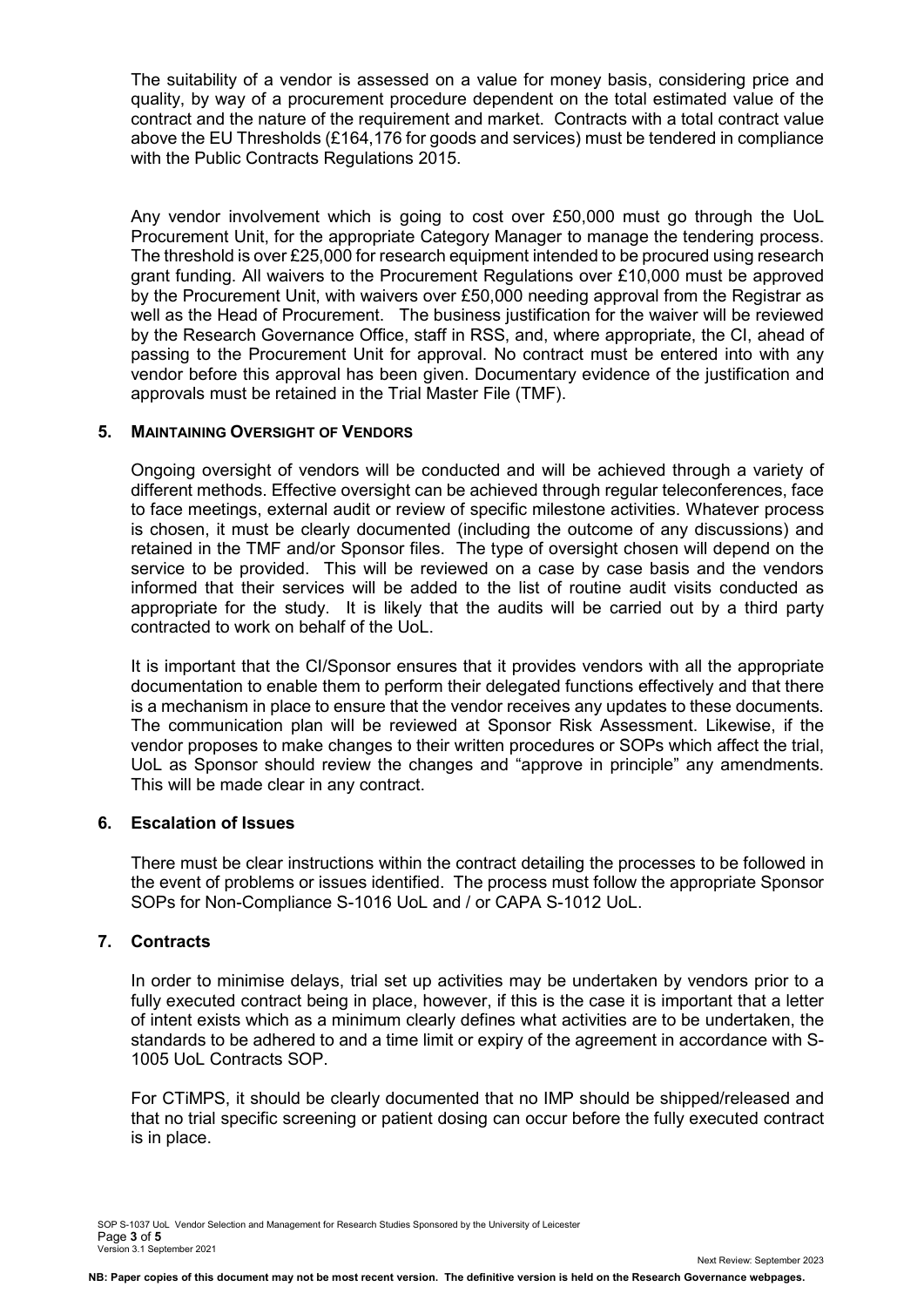Once a contract is executed, it is important that it remains current and that the requirements of the contract are being met by all parties. Further information can be found in the Contracts SOP S-1005 UoL.

### **8. Responsibilities**

| Responsibility Undertaken by |                                   |                                                                                                                      | Activity                                                                                                                                                      |
|------------------------------|-----------------------------------|----------------------------------------------------------------------------------------------------------------------|---------------------------------------------------------------------------------------------------------------------------------------------------------------|
|                              | CI                                | CI                                                                                                                   | Provide information regarding the requirement for vendor<br>involvement at Sponsor Risk Assessment.                                                           |
| $\overline{2}$               | <b>CI</b>                         | CI or delegate                                                                                                       | Provide business justification for use of one particular vendor<br>(if applicable).                                                                           |
| 3                            | Sponsor                           | Research<br>Governance<br>Manager<br>(RGM) or<br>delegate, RSS<br>staff and<br>Purchasing<br>Office (as<br>relevant) | Inform Purchasing Department of vendor involvement and<br>instruct regarding the tendering process or review of the<br>business justification as appropriate. |
| 4 <sup>1</sup>               | Cl/Sponsor/<br>Purchasing<br>Dept | CI/ RGM or<br>delegate/<br>Purchasing<br>Dept Manager<br>or delegate                                                 | Agree and document the decision regarding choice of vendor<br>and the rationale.                                                                              |
| 5                            | Sponsor                           | RGM or<br>delegate and<br>relevant RSS<br>staff                                                                      | Ensure letter of intent and/or fully executed contracts are in<br>place throughout the trial.                                                                 |
| 6                            | Sponsor                           | RGM or<br>delegate                                                                                                   | Ensure ongoing oversight of vendor suitability.                                                                                                               |

This table is used to track the development and approval of the document and any changes made on revised / reviewed versions:

### **Development and approval Record for this document**

| <b>Author/Lead Officer:</b> | Cat Taylor                                           |
|-----------------------------|------------------------------------------------------|
| <b>Job Title:</b>           | <b>Head of Research Assurance</b>                    |
| <b>Reviewed by:</b>         | Research Sponsorship Management and Operations Group |
| Approved by:                | Professor Nigel Brunskill                            |
|                             |                                                      |
| Date Approved:              | 13/10/2021                                           |

#### **Review Record**

| <b>Date</b> | <b>Issue</b><br><b>Number</b> | <b>Reviewed</b><br>Bv | <b>Description Of Changes (If Any)</b>              |
|-------------|-------------------------------|-----------------------|-----------------------------------------------------|
| August      | 2                             | Wendy                 | Reviewed and amended to include University of       |
| 2015        |                               | Gamble                | Loughborough on front page and minor administrative |
|             |                               |                       | changes to version numbers and dates                |

SOP S-1037 UoL Vendor Selection and Management for Research Studies Sponsored by the University of Leicester Page **4** of **5** Version 3.1 September 2021

Next Review: September 2023

**NB: Paper copies of this document may not be most recent version. The definitive version is held on the Research Governance webpages.**